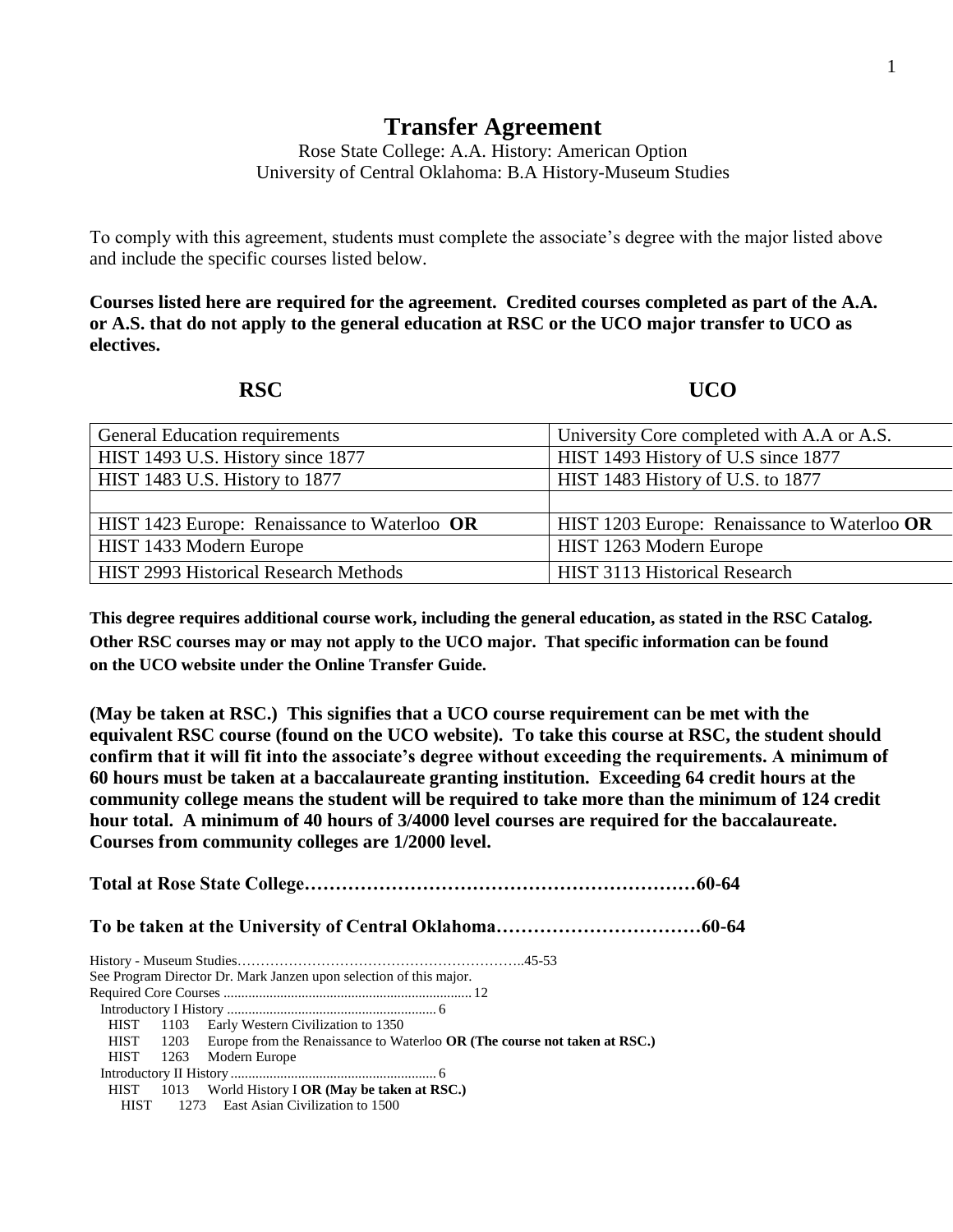Museum Studies Courses................................................................... 21 Museum Theory and Application........................................ 12 HIST 4613 Museum Management HIST 4623 Museum Theory and Practice HIST 4950 Internship in Museum Studies (1 -6 hours) (Prerequisite HIST 4613) Elective History or Complementary courses ........................ 9 (These courses must be approved by Museum Studies Program Director.) Advanced History .............................................................................. 12 Category 1 (3/4000 level only)....................................................... 6 Complete 2 courses from the following: HIST 3133 Colonial America and the Atlantic World HIST 3143 19th Century America in the World HIST 3223 Recent U.S. Constitutional History HIST 3233 U.S. Women's History HIST 4163 20th Century America in the World HIST 4203 American Diplomatic History to 1900 HIST 4213 American Diplomatic History in the 20th Century HIST 4303 Indians of the Southwest HIST 4313 U.S. Military History to 1917 HIST 4323 U.S. Military History since 1900 HIST 4413 Women/Gender in Native America HIST 4423 Women in the American West HIST 4433 Colonial America HIST 4533 Revolutional America HIST 4553 Jacksonian America, 1815 to 1848 HIST 4563 Civil War and Reconstruction HIST 4583 History of American Technology HIST 4603 Gilded Age and Progressive Era HIST 4633 History of the United States, 1919 to 1945 HIST 4753 Atlantic Slavery HIST 4763 Black Intellectual History HIST 4823 Social and Cultural History to 1865 HIST 4833 Social and Cultural History since 1865 HIST 4843 Major Interpretations of American History HIST 4873 United States since 1945 HIST 4970 Study Tour in History Category 2 (3/4000 level only)............................................... 3 Complete 1 course from the following: HIST 3313 England to 1689 HIST 3323 England since 1689 HIST 3383 The Middle Ages HIST 3423 Women's History: European HIST 3483 Absolutism and Enlightenment in Europe HIST 3583 Europe, 1815 -1871 HIST 4103 Europe, 1919 to 1945 HIST 4133 Europe since 1945<br>HIST 4333 Russian History to 4333 Russian History to 1917 HIST 4343 Russian History since 1917 HIST 4653 Tudor -Stuart England HIST 4663 The French Revolution and Napoleon HIST 4773 Modern German History HIST 4883 The Reformation, 1500 -1648 HIST 4893 Europe, 1871 -1919 HIST 4970 Study Tour in History Category 3 (3/4000 level only)............................................... 3 Complete 1 course from the following: HIST 4153 History of Latin America HIST 4233 Maya, Aztec and Inca Civilizations

HIST 1023 World History II **OR**

HIST 1283 East Asian Civilization since 1500